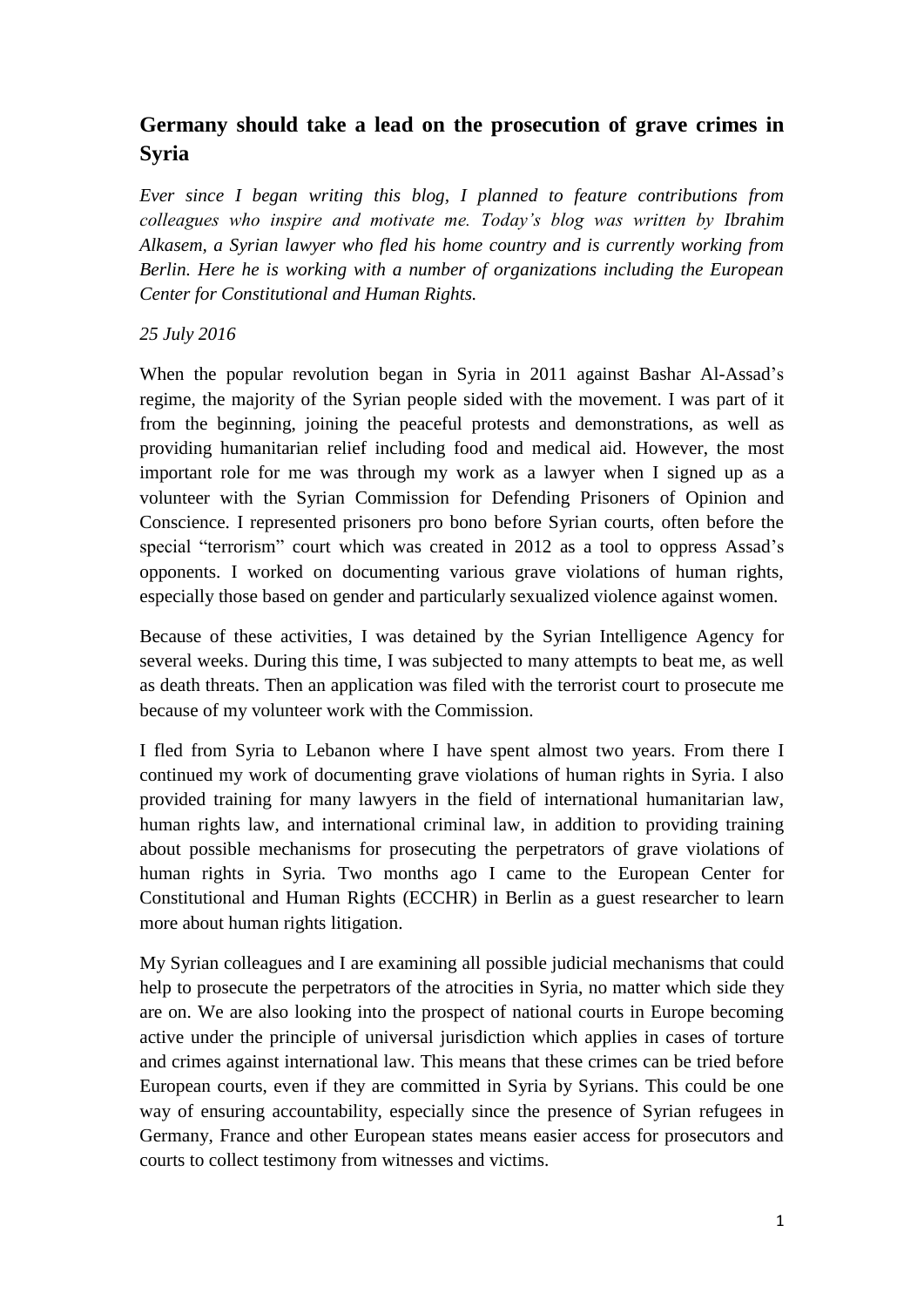Our approach depends on universal jurisdiction for many reasons, primarily because other mechanisms of holding the perpetrators of grave crimes accountable are currently unavailable. National courts in Syria are unable to prosecute such crimes. First of all, the present regime in Syria does not have any political will to do so. Over the last decades it has set up a totalitarian dictatorship and put legal protections in place so that it can enjoy impunity, based on the constitution and other laws which prevent any kind of prosecution of national security forces. State forces are thus effectively authorized to commit crimes on the regime's behalf.

Furthermore, the rule that "no crime shall be considered, and no punishment passed without a law," means that nobody can prosecute such perpetrators under Syrian criminal laws, simply because these do not include any provisions on war crimes, crimes against humanity, or crimes of genocide.

Additionally, Syrian judicial bodies lack experience in these kinds of proceedings. The Syrian judiciary has never undertaken prosecutions for such crimes, and lawyers and judges have no experience in these matters.

Another problem is that Syria never endorsed the Rome Statute of the International Criminal Court. The only way for the ICC to start investigating crimes committed in Syria would be by a referral of this situation from the UN Security Council. In May 2014, the Security Council proved unable to pass such a resolution after it was vetoed by China and Russia. Therefore, this option is closed to us.

What about ad-hoc international courts, such as the International Criminal Tribunal for the Former Yugoslavia for example, or hybrid international criminal tribunals, like the Special Tribunal for Lebanon that was formed to examine the assassination of the former Prime Minister Rafiq Al-Hariri? I see no political will to set up an independent tribunal, especially in light of the objections of Russia and China.

In view of the foregoing: there is a need for the application of universal jurisdiction before national courts in Europe, courts that have some experience in such cases. European prosecutors and judges should concentrate on crimes of torture and inhumane treatment in Syrian prisons, the perpetrators of which can be prosecuted by these courts under the Convention against Torture, signed by all European countries and even by Syria in 2004.

A workshop on some of these issues was held earlier this month at the European Center for Constitutional and Human Rights in Berlin in conjunction with [EuroMed](http://euromedrights.org/)  [Rights.](http://euromedrights.org/) Participants included representatives of many Syrian organizations working on the documentation of human rights violations and the gathering of testimony from detainees. Several European and international organizations and institutions were also represented. The focus was on the potential of action by European courts under the principle of universal jurisdiction. We spoke of the advantages and possible methods, but also the risks and challenges this mechanism might present.